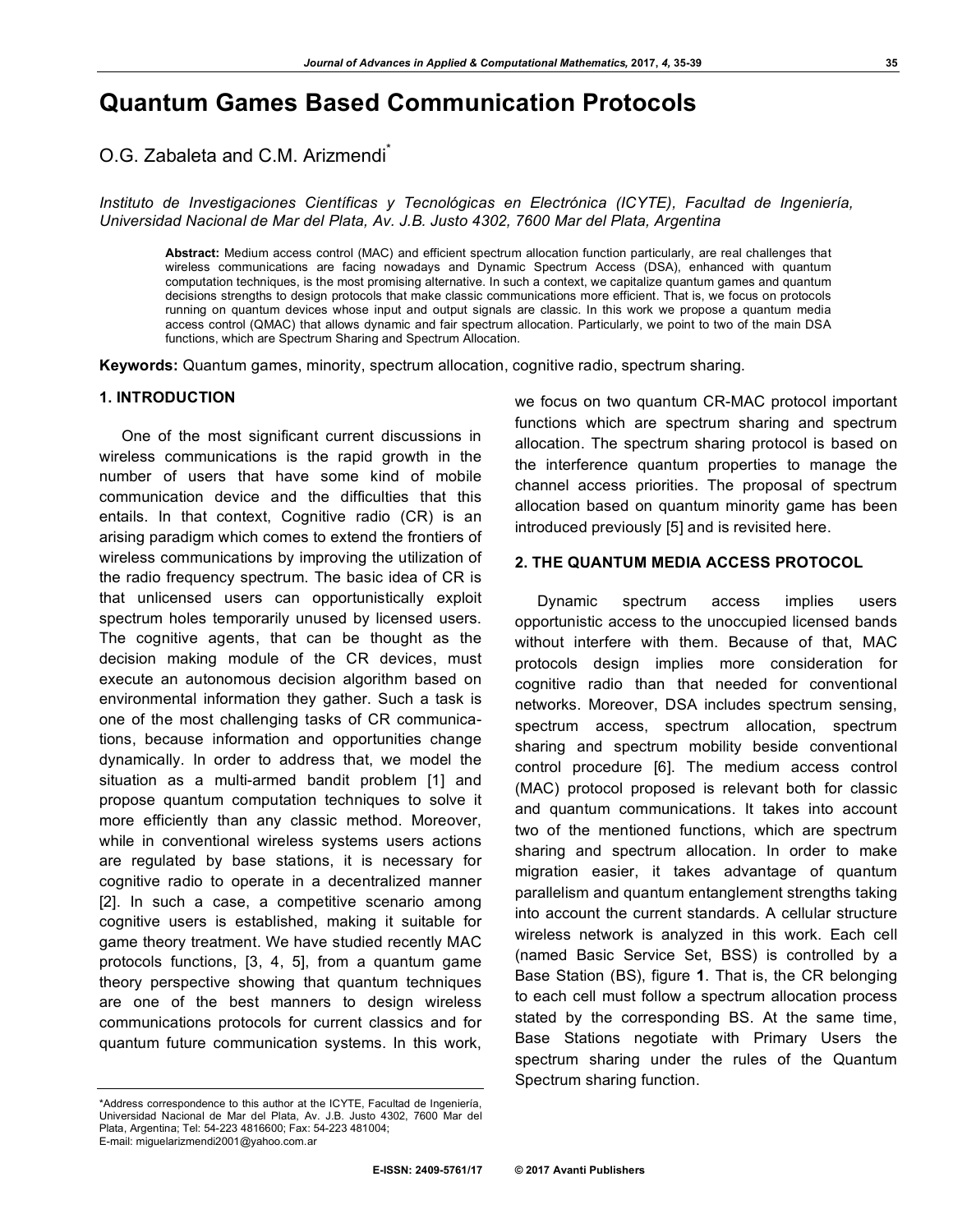

**Figure 1:** Cellular Cognitive Radio scheme.

## **3. SPECTRUM SHARING**

The quantum spectrum sharing protocol proposed in this work plays the role of managing the spectrum access to Primary and Secondary users, by assigning qubit 1 or 0 to every BS that determines if they can or cannot access respectively. The state |,00…1., for instance, means that only BS<sup>1</sup> is enabled and the rest are not. On the other hand, state  $1,00...101$ . means BS<sup>1</sup> and BS<sup>2</sup> are enabled. Although if more than one BS are allowed to share the spectrum, the control process we look upon is to allow that only one BS have access at the same time, which contributes to security, and CR network Quality of Service (QoS). Moreover, state  $|00...00\rangle$ , the lower energy and more probable state is reserved to the Primary user because it has priority over any CR user. In order to give some access priority order to the different base stations, an entangled state W is generated among them. The quantum circuit used for the case of three BSs case is depicted in figure **2**.



**Figure 2:** Circuit to obtain a quantum W-state: If a measure is made on one of the three upper qubits,  $|W\rangle$  collapses to one of the three particular basis states  $|001\rangle$ ,  $|010\rangle$ *or* $|100\rangle$ .

From the circuit, the system state before applying the CNOT's array is:

$$
|\psi_i\rangle = \left(\sum_{k=0}^{7} \alpha_k |k\rangle\right) \otimes |0\rangle^{\otimes 3},
$$
  

$$
U_a |000\rangle = \sum_{k=0}^{7} \alpha_k |k\rangle
$$
 (1)

Then, the output after applying the CNOT's array is:

$$
|\psi_f\rangle = (\alpha_0|000\rangle + \alpha_3|011\rangle + \alpha_6|110\rangle)|001\rangle + (\alpha_1|001\rangle\alpha_4|100\rangle
$$
 (2)  
+ + $\alpha_7|111\rangle)|010\rangle + (\alpha_7|010\rangle + \alpha_6|011\rangle)|100\rangle$ 

As can be deduced from eq. 3, the function circuit permits to control the access probability of the different BSs operating on the system state to change  $\alpha_i$ values.

$$
p_1 = |a|^2 = |\alpha_0|^2 + |\alpha_3|^2 + |\alpha_6|^2
$$
  
\n
$$
p_2 = |b|^2 = |\alpha_1|^2 + |\alpha_4|^2 + |\alpha_7|^2
$$
  
\n
$$
p_3 = |c|^2 = |\alpha_2|^2 + |\alpha_5|^2
$$
\n(3)

The BS enabling to access to the licensed Spectrum do not imply that the CRs are able to transmit. Moreover, the users in the cell of the shared BS must compete under a spectrum allocation detailed in the next section.

## **4. SPECTRUM ALLOCATION**

The spectrum allocation function is responsible for fairly allocating available spectrum bands to users in a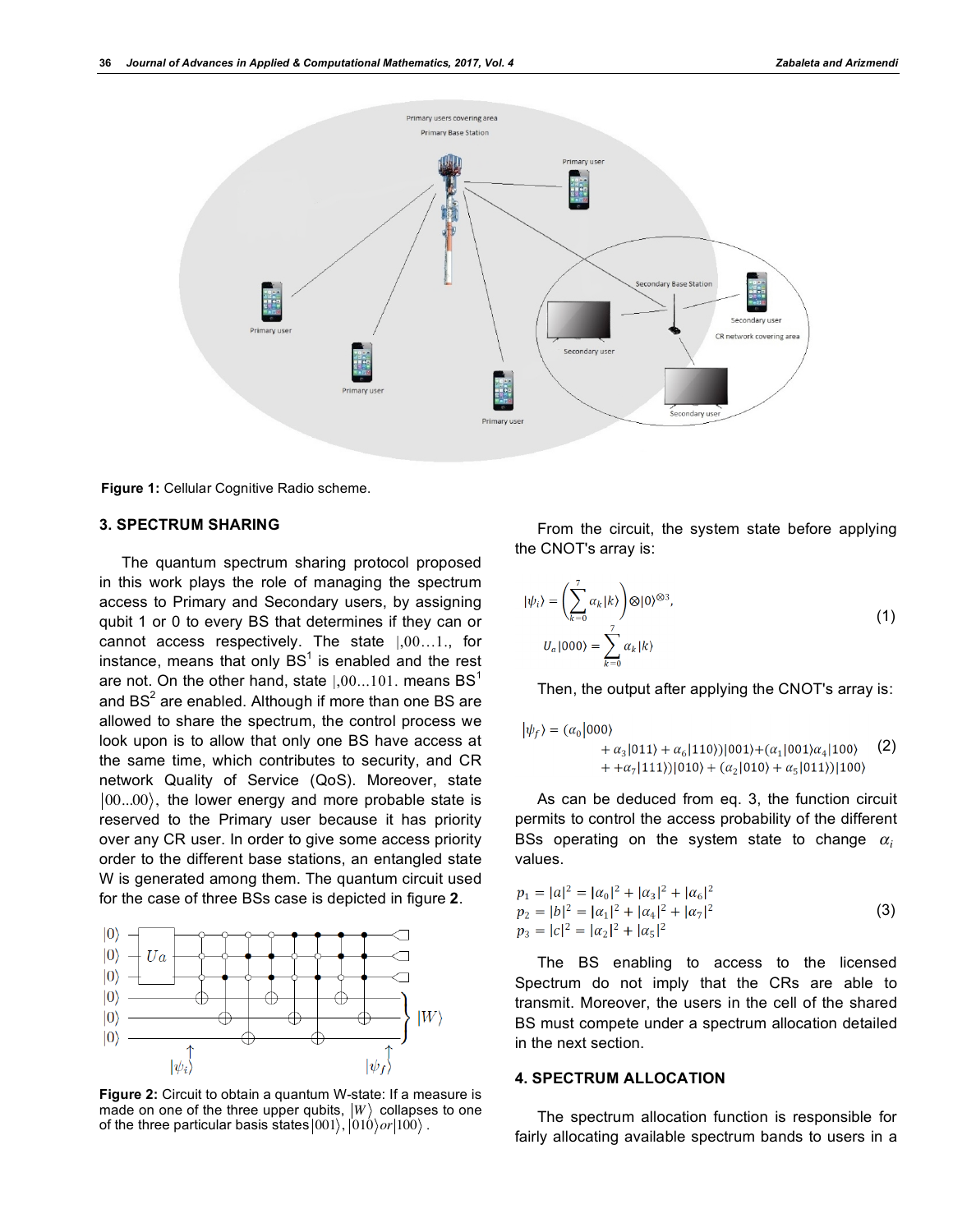CR network. Whenever a spectrum band is allocated, the information about the allocated spectrum band will be announced to other users. Either a cooperative or a non-cooperative manner can be used for spectrum allocation.

## **4.1. System Model**

The system analyzed in this work considers N channels and N users that must be assigned to one of those channels. The system state of some user *j* in Dirac notation,  $j \in 0,1,...,N-1$  is denoted  $c_j$ , with  $c_j \in 0,1,...,N-1$ . Moreover, the state prepared by the BS for the entire system  $|\psi\rangle = |c_0\rangle \otimes |c_1\rangle \otimes ... \otimes |c_{N-1}\rangle$ . Thus, it must be understood that user 0 is assigned to channel  $c_0$ , user 1 is assigned to channel  $c_1$ , and so on.

Suppose there are N users accessing the spectrum assumed to be divided into N channels. Because none of the users has information about other users, there is a high probability that more than one of them will take part in a collision. When that occurs, all those involved cannot transmit, resulting in a situation that must be avoided or, at least, minimized by means of appropriate spectrum allocation protocols. This kind of problems is difficult to solve classically as the number of players increases, that is, they are included in the group referred to as NP problems [7]. Accordingly, they cannot be solved in polynomial time, which generally results in inefficient solutions.

We are facing a type of decision problem consisting of agents with similar objectives that compete for a limited number of resources. Therefore, the spectrum allocation problem may be modeled as a multipleoptions minority game [5, 8].

The cellular network considers that each cell has a single cognitive BS and a group of CR users in its coverage range. The BSs are transceivers in charge of connecting the devices to other devices in the cell. To achieve this, they collect the CR user reports, and prepare to allocate the radio channels. It is assumed that the devices cooperatively sense the spectrum and record information about the spectrum holes, which will eventually be provided to the base stations. Cooperative sensing has been previously analyzed by other authors [9].

In the following, we focus on a quantum algorithm capable of managing the spectrum allocation based on probability amplitude amplification. More specifically, we present two cases of interest: the first one aims to avoid all users being assigned to the same channel, and the second one aims to enhance the probability of quantum states that assign different channels to users. The proposed quantum medium allocation evolves by following three basic steps:

1. The cognitive quantum BS assigns a set of qubits to the cognitive users in the cell range and prepares entangled state  $|\psi_e\rangle$ .

$$
|\psi_e\rangle = \frac{1}{\sqrt{N}} \sum_{k=0}^{N-1} \omega_N^{k,p} |kk \dots k\rangle, \tag{4}
$$

where  $\omega_N = e^{2\pi i/N}$  and  $p$  is a tunable parameter that modifies the amplitude phase. Depending on *p*, it is possible to select BS preferences to avoid the least favorable case,  $p=1$ , or, on the other hand, to enhance the optimum one,  $p = \frac{N(N-1)}{2}$ .

Every node locally applies a one-shot strategy U to the initial state, which makes the system collapse to a new state.

$$
|\psi_f\rangle = U^N |\psi_e\rangle, \tag{5}
$$

The nodes of each cell measure the final state  $\psi_f$  to obtain the assigned channel.

#### **4.2. Quantum Circuit Description**

Figure **3** shows a possible circuit to generate the entangled state  $|\psi_e\rangle$ . The state of the system  $|,00..0.$ is modified by the action of gate *R* applied on the two upper qubits,



**Figure 3:** Circuit that generates the initial entangled state  $|\psi_e\rangle$ .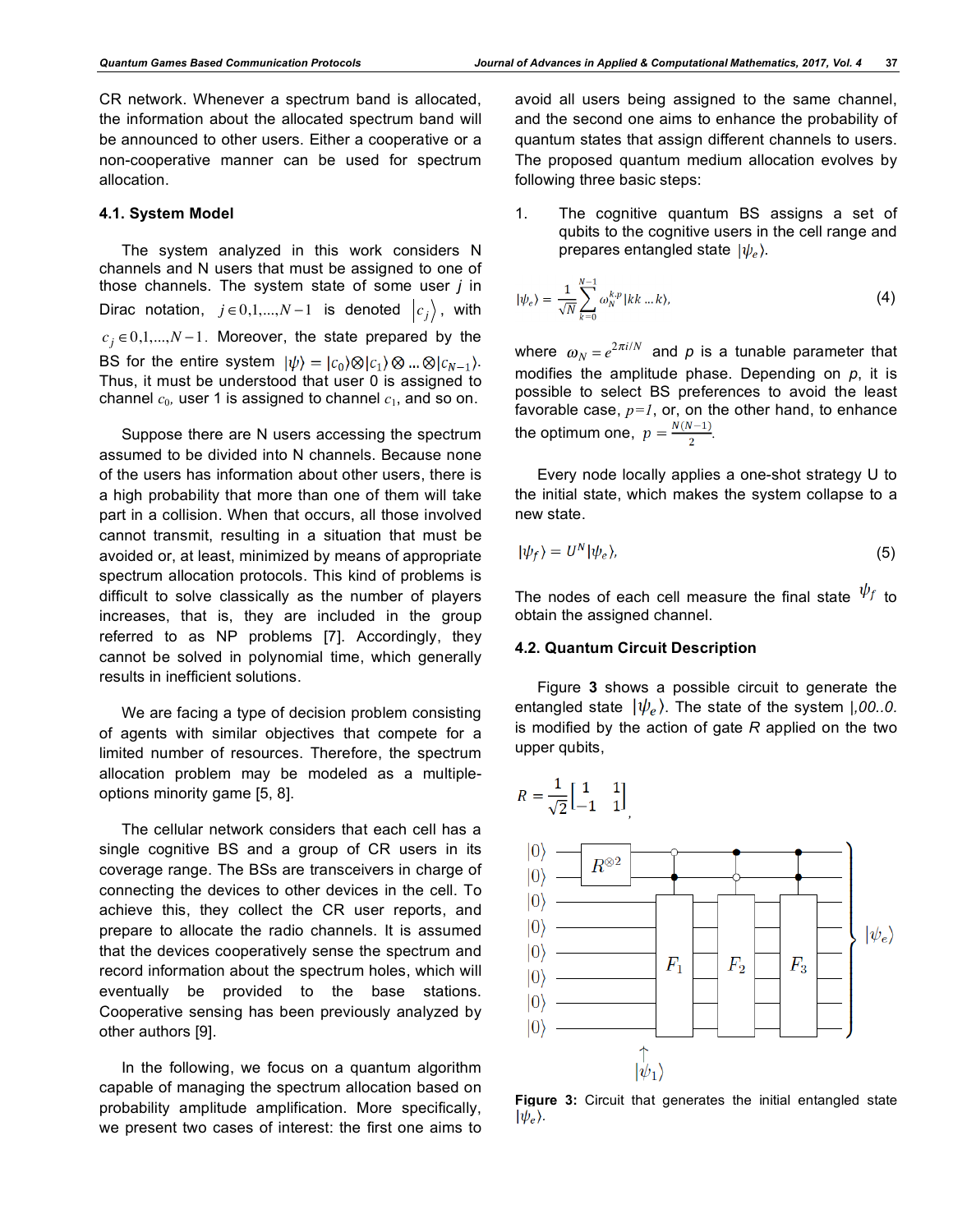generating state . Then, the two upper qubits of  $|\psi_1\rangle$  are the control lines of three Ctrl-F gates. A white circle in a control line indicates that the control qubit must be in state 0; meanwhile, a black circle implies that the control must be in state 1 in order to perform  $F_k$  (see Figure **4**). Note that the range of the system state is  $N \log_2 N$  and that  $R^{\log_2(N)}$  must perform the rotation on the upper log*2*(N) qubits in the general case. The extension of the circuit to N users is straightforward.



**Figure 4:** Ctrl-F<sub>1</sub> gate circuit, where  $P_1 = \omega_N^{1p} \cdot I^{\otimes}$ . Looking from top to bottom, the  $F_1$  operation is performed on the last six lines only if the state of the first two upper lines is |10〉.

Finally, the action of gates  $F_k$  on state  $|\psi_1\rangle$  yields:

$$
|\psi_e\rangle=\frac{|00000000\rangle}{2}-\frac{|01010101\rangle}{2}-\frac{|10101010\rangle}{2}+\frac{|11111111\rangle}{2}\ (6)
$$

#### **4.3. Strategy to Diminish Collision Risks**

One of the main functions of cognitive radio is to provide a fair spectrum scheduling method among coexisting cognitive users. In this context, the purpose of the proposed method is to improve the classic methods ability to decrease the collision probability. When one user cannot transmit because of a collision, he must wait a lapse of time to re-manage the transmission request. System reliability and the network quality of service improve if collisions are avoided. As was described in Section 4.1, for the channel assignation procedure the base station prepares the entangled state of eq. 4 with all the users in the cell, setting p=N(N−1)/2. After that, the users are positioned to perform their strategies. The strategy *U* that applies each player is represented by an  $N \times N$ unitary matrix whose elements are;

$$
U_{\omega} = \frac{1}{\sqrt{N}} (e^{\frac{2\pi i}{N}})^{r.c}
$$

where,  $r, c = 0, 1, \ldots, N-1$  are the row and column indexes.

Then, the final state is;

$$
\begin{aligned} &|\psi_f\rangle = U^{\otimes N} |\psi_e\rangle = \Big(\!\frac{1}{\sqrt{N}}\!\Big)^{N+1} \sum_{k=0}^{N-1} \omega_N^{k,p} |kk\ldots k\rangle,\\ &|\psi_f\rangle = \Big(\!\frac{1}{\sqrt{N}}\!\Big)^{N+1} \sum_{k=0}^{N-1} \sum_{c_0=0}^{N-1} \cdots \sum_{c_{N-1}=0}^{N-1} \\ &\hspace*{1.5cm}\Big(e^{\frac{2\pi i}{N}kp}\,e^{\frac{2\pi i}{N}kc_0}\,\cdots\,e^{\frac{2\pi i}{N}kc_{N-1}}\big|\mathcal{C}_0\,\cdots\,\mathcal{C}_{N-1}\Big)\Big). \end{aligned}
$$

Thus, the state coefficients can be expressed as:

$$
\alpha_{c_0 \cdots c_{N-1}} = \left(\frac{1}{\sqrt{N}}\right)^{N+1} \sum_{k=0}^{N-1} e^{\frac{2\pi i}{N} k \overline{(p+c_0+\cdots+c_{N-1})}} \qquad (7)
$$

The fairness of the network implies that every user has a priori the same chances to transmit. In the language of games, the BS acts as the arbiter of the game because it assigns the qubits to the players and creates the entangled state. Later on, the players strategies modify the state amplitudes and hence their chances to win. The players receive a reward, which in this case is to succeed in transmitting.

Once spectrum holes are detected, the nodes must be assigned to one channel. Clearly, there are N! possibilities that every player will be assigned to different states, with N being the number of cognitive users. Therefore, provided that all the cognitive users are indistinct, the probability that all of them transmit at the same time is  $P_c = \frac{N!}{N^N}$  in the classic world; for example,  $P_c = 2.4 \times 10^{-3}$  if N = 8. Such a low success probability can only be increased by means of statistical methods involving exploration and/or a previous knowledge of the network [10], which is hardly possible if the network is continuously changing. In this framework, we propose the one-shot quantum gamebased algorithm.

The *m* sum in the phase factor of eq. 7 is analyzed in order to properly select *p*. There by, a proper use of quantum interference makes it possible to improve the players chances. The case where  $c_0 \neq c_1 \neq \cdots \neq c_{N-1}$ leads to  $= p + \frac{N(N-1)}{2}$ . Thus, in order to guarantee the constructive interference,  $p = \frac{N(N-1)}{2}$  and the phase factor is  $e^{2\pi i k (N-1)}$ . Finally, the probability of the most favorable case is  $P_{best} = N \cdot \frac{N!}{N^N}$ , which is *N* times larger